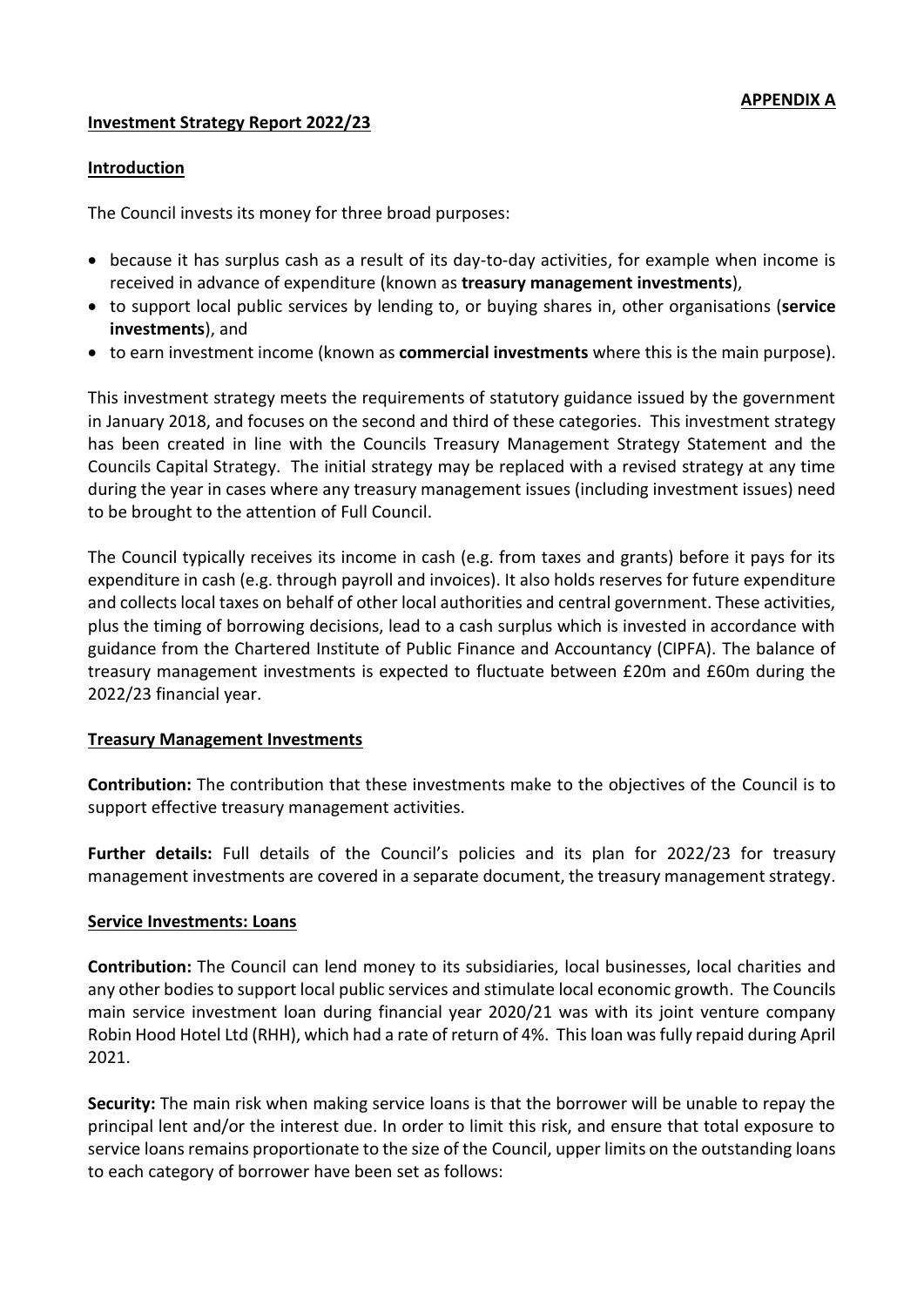| <b>Category of borrower</b> | 2020/21 actual          |                   |                                     | 2021/22                          | 2022/23           |
|-----------------------------|-------------------------|-------------------|-------------------------------------|----------------------------------|-------------------|
|                             | <b>Balance</b><br>owing | Loss<br>allowance | figure<br><b>Net</b><br>in accounts | <b>Forecast</b><br><b>Actual</b> | Approved<br>Limit |
|                             | £m                      | £m                | £m                                  | £m                               | £m                |
| <b>Subsidiaries</b>         | 3.147                   | 0                 | 3.147                               | 1.300                            | 13.000            |
| Local businesses            | 0.032                   | 0.032             | 0                                   | 0.031                            | 0.500             |
| Local charities             | $\Omega$                | 0                 | 0                                   | O                                | 0.500             |
| <b>Other Bodies</b>         | 0.031                   | 0                 | 0.031                               | 0.030                            | 0.500             |
| <b>TOTAL</b>                | 3.210                   | 0.032             | 3.178                               | 1.361                            | 14.500            |

Accounting standards require the Council to set aside loss allowance for loans, reflecting the likelihood of non-payment. The figures for loans in the Council's statement of accounts from 2021/22 onwards will be shown net of this loss allowance. However, the Council makes every reasonable effort to collect the full sum lent and has appropriate credit control arrangements in place to recover overdue repayments.

**Risk assessment:** The Council assesses the risk of loss before entering into service loans by assessing the counterparty's resilience, the service users' needs that the loan is designed to help meet, and how these will evolve over time. During the life of the loan any change in original assumptions will be monitored. The Council will use external advisors if felt appropriate by the Director of Resources/Deputy Chief Executive or Business Manager for Financial Services. All loans will be subject to contract agreed by the Legal Business Unit and the credit risk will be determined by reference to the "expected credit loss" model for loans and receivables as set out in International Reporting Standard (IFRS) 9 Financial Instruments. All loans must be approved by full Council and will be monitored by the Director of Resources/Deputy Chief Executive, or Business Manager for Financial Services.

# **Service Investments: Shares**

**Contribution:** The Council can invest in the shares of its subsidiaries, its suppliers, and local businesses to support local public services and stimulate local economic growth. Currently the Council does not intend to invest further in any shares with suppliers or local businesses; however the Council has invested £4m of equity funding into Arkwood Development Limited for which it has received 100% of the share capital issued, making it wholly owned by the Council. The Council has also invested £500 of equity to acquire 50% of shares of the Joint Venture Company, Robin Hood Hotel Ltd (RHH).

**Security:** One of the risks of investing in shares is that they fall in value meaning that the initial outlay may not be recoverable. In order to limit this risk, upper limits on the sum invested in each category of shares have been set as follows:

| of<br>Category      | Original   | <b>Previous Years</b> | 2020/21 actual |                 |          | 2022/23  |
|---------------------|------------|-----------------------|----------------|-----------------|----------|----------|
| company             | Investment | Accumulated           | <b>Amounts</b> | <b>Gains or</b> | Value in | Approved |
|                     | £m         | Gains<br>or           | invested       | (losses)        | accounts | Limit    |
|                     |            | (Losses)              | £m             | £m              | £m       | £m       |
|                     |            | £m                    |                |                 |          |          |
| <b>Subsidiaries</b> | 4.000      | (0.167)               | 3.833          | (0.178)         | 3.655    | 5.000    |
| <b>Suppliers</b>    | 0          | 0                     |                |                 |          |          |
| Local businesses    | $\Omega$   | 0                     |                |                 |          |          |
| <b>TOTAL</b>        | 4.000      | (0.167)               | 3.833          | (0.178)         | 3.655    | 5.000    |

*Prudential Indicator 13: Shares held for service purposes*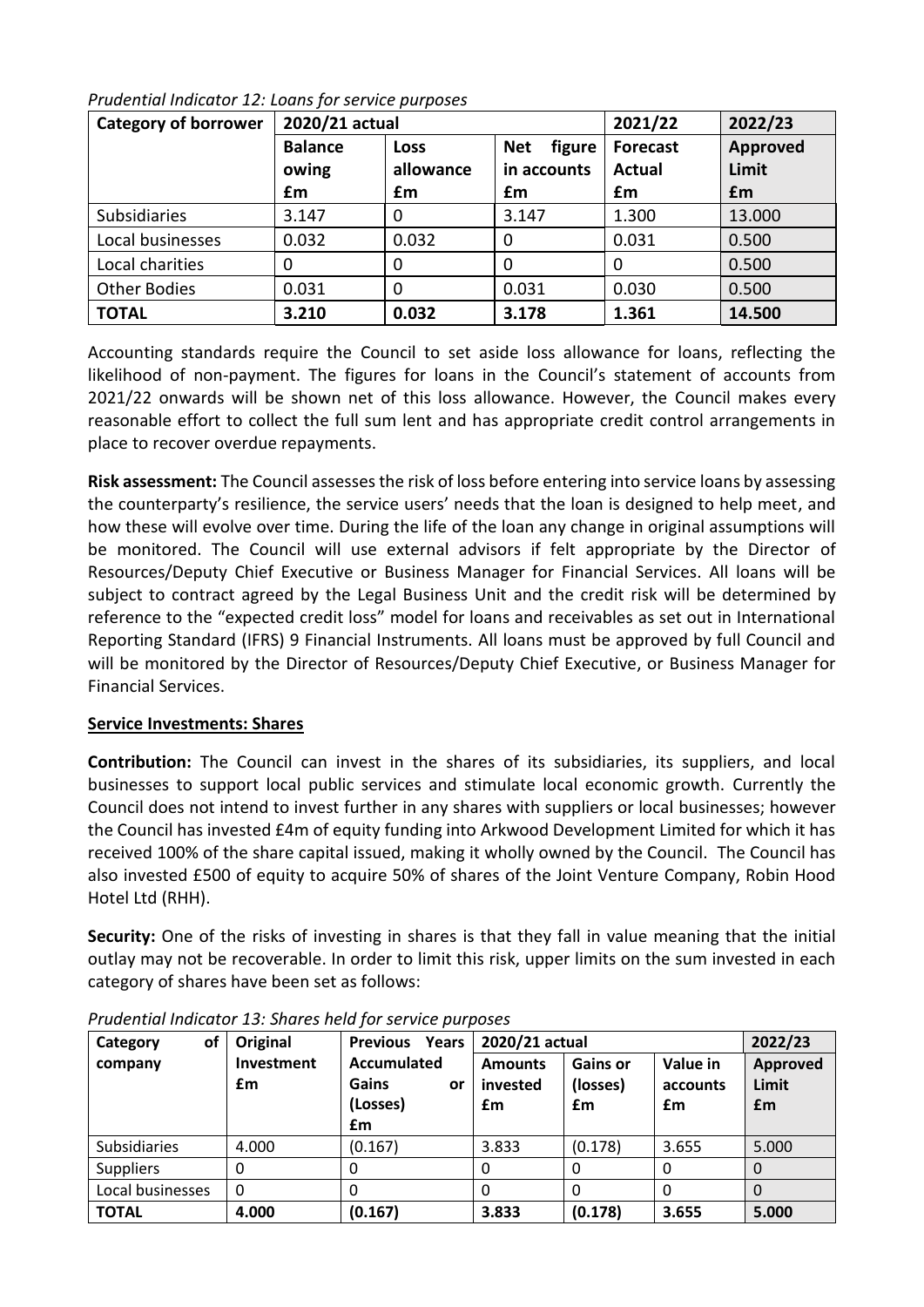Shares are classed as capital expenditure and purchases will therefore be approved as part of the capital programme.

**Risk assessment:** The Council would assess the risk of loss before entering into and whilst holding shares by going through an extensive process of risk analysis. The risk analysis will include an assessment of the market that the subsidiary will be active in; including the nature and level of competition, how the market/customer needs will evolve over time, the barriers to entry and exit and any ongoing investment requirements. The Council will use external advisors as thought appropriate by Director - Resources/Deputy Chief Executive, or Business Services Manager for Finance.

**Liquidity:** Although this type of investment is fundamentally illiquid, in order to limit this the Council, when it sets a limit in this area, will initially set out the maximum periods for which funds may prudently be committed and how the Council will ensure it stays within its stated investment limits.

**Non-specified Investments:** Shares are the only investment type that the Council has identified that meets the definition of a non-specified investment in the government guidance. The limits above on share investments are therefore also the Council's upper limits on non-specified investments. The Council has not adopted any procedures for determining further categories of non-specified investment since none are likely to meet the definition.

# **Commercial Investments: Property**

**Contribution:** The Council can invest in local, regional and UK commercial and residential property with the intention of making a profit that will be spent on local public services. Currently none of the Council properties meet the investment property definition as defined in International Accounting Standard 40: Investment Property.

**Security:** In accordance with government guidance, the Council considers a property investment to be secure if its accounting valuation is at or higher than its purchase cost including taxes and transaction costs.

**Risk assessment:** The Council assesses the risk of loss before entering into and whilst holding property investments by ensuring they are prudent and has fully considered the risk implications, with regard to both the individual property and that the cumulative exposure of the council is proportionate and prudent. The Council will ensure that a full due diligence exercise is undertaken and adequate security is in place, before entering into any commercial property investment and the business case will balance the benefits and risks. All investments of this type will be agreed by the Policy and Finance committee.

**Liquidity:** Compared with other investment types, property is relatively difficult to sell and convert to cash at short notice, and can take a considerable period to sell in certain market conditions. The investment strategy for the Council for 2022-23 is proposed to remain broadly unchanged as it is considered overall to be well structured to limit any undue risks to the security of assets and preservation of liquidity whilst also allowing the council and delegated officers to access suitable investment opportunities.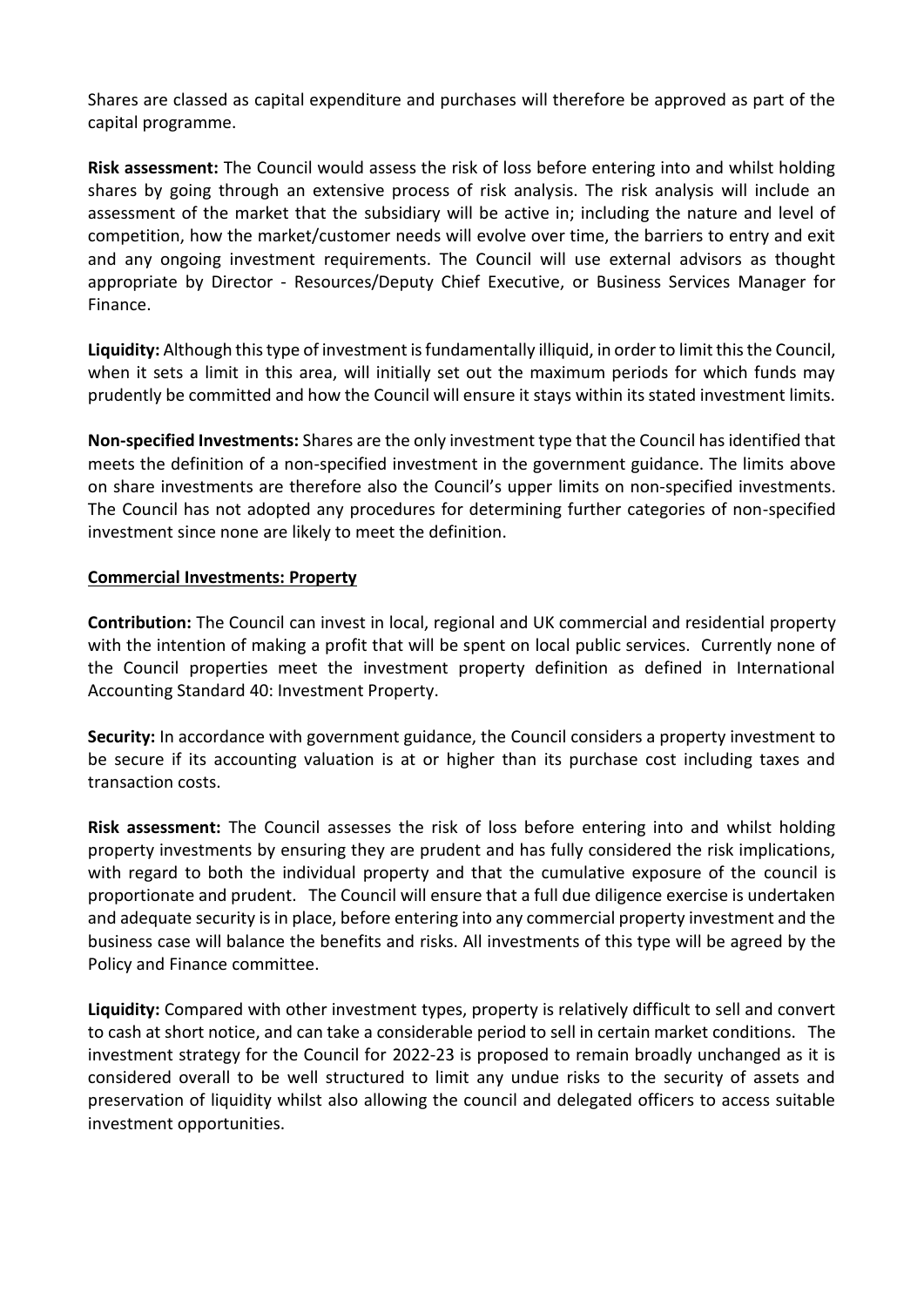# **Loan Commitments and Financial Guarantees**

Although not strictly counted as investments, since no money has exchanged hands at the point of entry, loan commitments and financial guarantees carry similar risks to the Council and are included here for completeness. The Council does not provide such commitments and guarantees and this strategy does not include them for 2022/23.

# **Borrowing in Advance of Need**

The Council may, from time to time, borrow in advance of need, where this is expected to provide the best long-term value for money. Since amounts borrowed will be invested until spent, the Council is aware that it will be exposed to the risk of loss of the borrowed sums, and the risk that investment and borrowing interest rates may change in the intervening period. These risks will be managed as part of the Council's overall management of its treasury risks.

The total amount borrowed will not exceed the authorised borrowing limit of £186 million. The maximum period between borrowing and expenditure is expected to be two years.

# **Capacity, Skills and Culture**

**Elected members and statutory officers:** The Council recognises that those elected Members and statutory officers involved in the investments decision making process must have appropriate capacity, skills and information to enable them to:

- take informed decisions as to whether to enter into a specific investment;
- to assess individual assessments in the context of the strategic objectives and risk profile of the Council; and
- to enable them to understand how new decisions have changed the overall risk exposure of the Council.

The Council establishes project teams from all the professional disciplines from across the Council as and when required. External professional advice is taken where required and will always be sought in consideration of any major commercial property investment decision.

The investment decisions are required to be adequately scrutinised before being recommended to the Council. This role is undertaken by the Audit and Accounts Committee.

The CIPFA Code requires the responsible officer to ensure that members with responsibility for treasury management, which includes investment decisions, receive adequate training in treasury management. This especially applies to members responsible for scrutiny. Members of the Audit and Accounts Committee received training from the Council's treasury advisers, Link Group, on 1st December 2021. Further training will be arranged as required.

The training needs of treasury management officers are periodically reviewed.

**Commercial deals:** The Council will ensure that the Audit and Accounts Committee, Policy and Finance Committee and officers negotiating commercial deals are aware of the core principles of the prudential framework and of the regulatory regime within which local authorities operate.